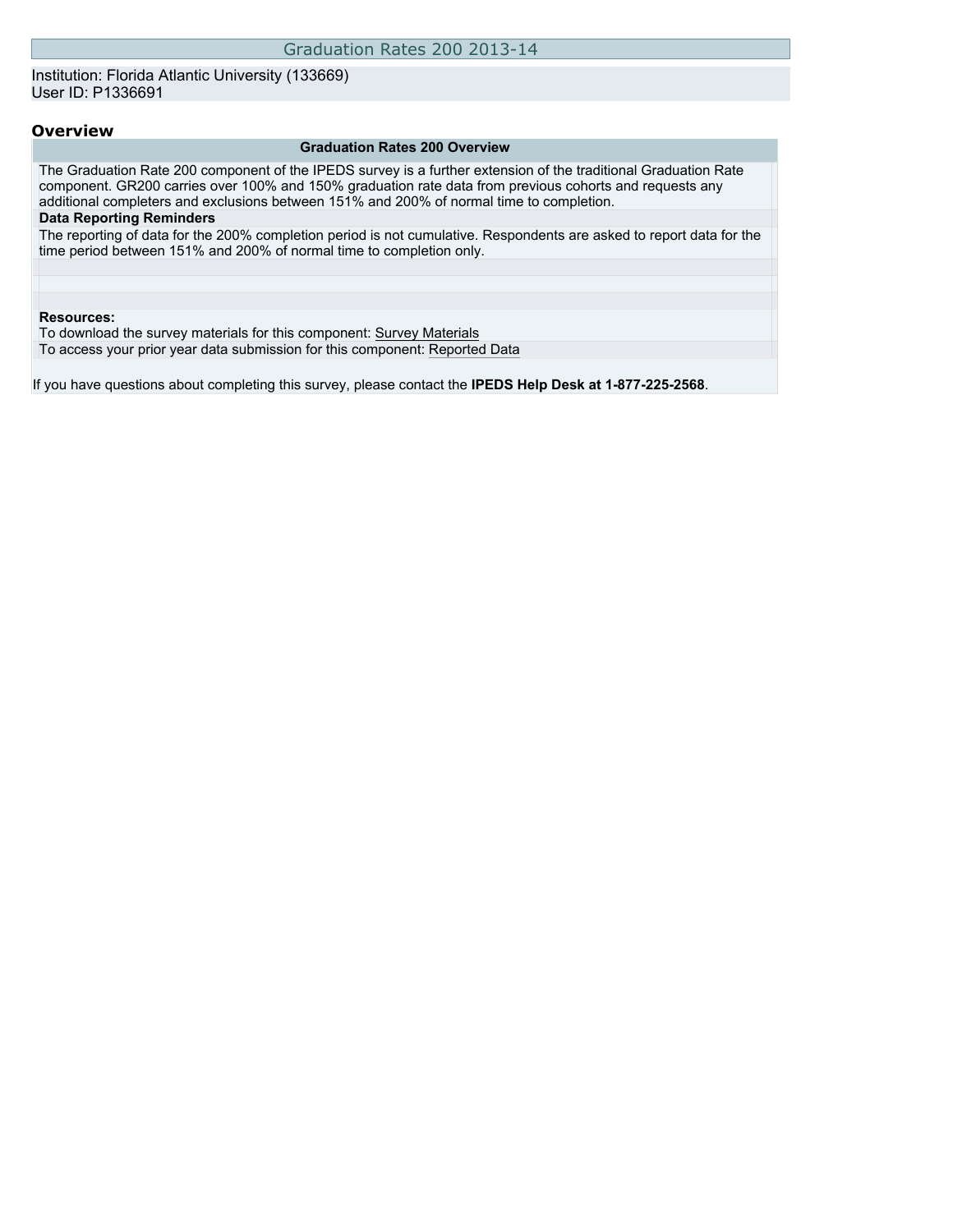# **200% completers (4 year institution)**

**For 4-year institutions, report on your 2005 cohort of bachelor's degree-seeking, full-time, first-time**

## **undergraduate students.**

**Data for this cohort were originally reported by your institution in the 2011-12 data collection.**

|                                                                                                                             |       | Graduation<br>rates |
|-----------------------------------------------------------------------------------------------------------------------------|-------|---------------------|
| 1 Revised cohort                                                                                                            | 2,086 |                     |
| 2 Exclusions within 150%                                                                                                    | 6     |                     |
| 3 Adjusted cohort 150%                                                                                                      | 2,080 |                     |
| 4 Number of students in the cohort who completed a bachelor's degree<br>within 100% of normal time                          | 363   | 17                  |
| 5 Number of students in the cohort who completed a bachelor's degree<br>within 150% of normal time                          | 885   | 43                  |
| 6 Additional exclusions (between 151% and 200% of normal time)                                                              |       |                     |
| 7 Adjusted cohort 200% (line 3 - line 6)                                                                                    | 2,080 |                     |
| 8 Number of students in the cohort who completed a bachelor's degree<br>between 151% and 200% of normal time to completion. | 110   |                     |
| 9 Still enrolled as of 200% of normal time to completion.                                                                   | 1,071 |                     |
| 10 Total completers within 200% of normal time (line $5 +$ line 8)                                                          | 995   | 48                  |
|                                                                                                                             |       |                     |

 $\bigoplus$  **You may use the space below to provide context for the data you've reported above. These context notes** 

**will be posted on the College Navigator website, and should be written to be understood by students and parents.**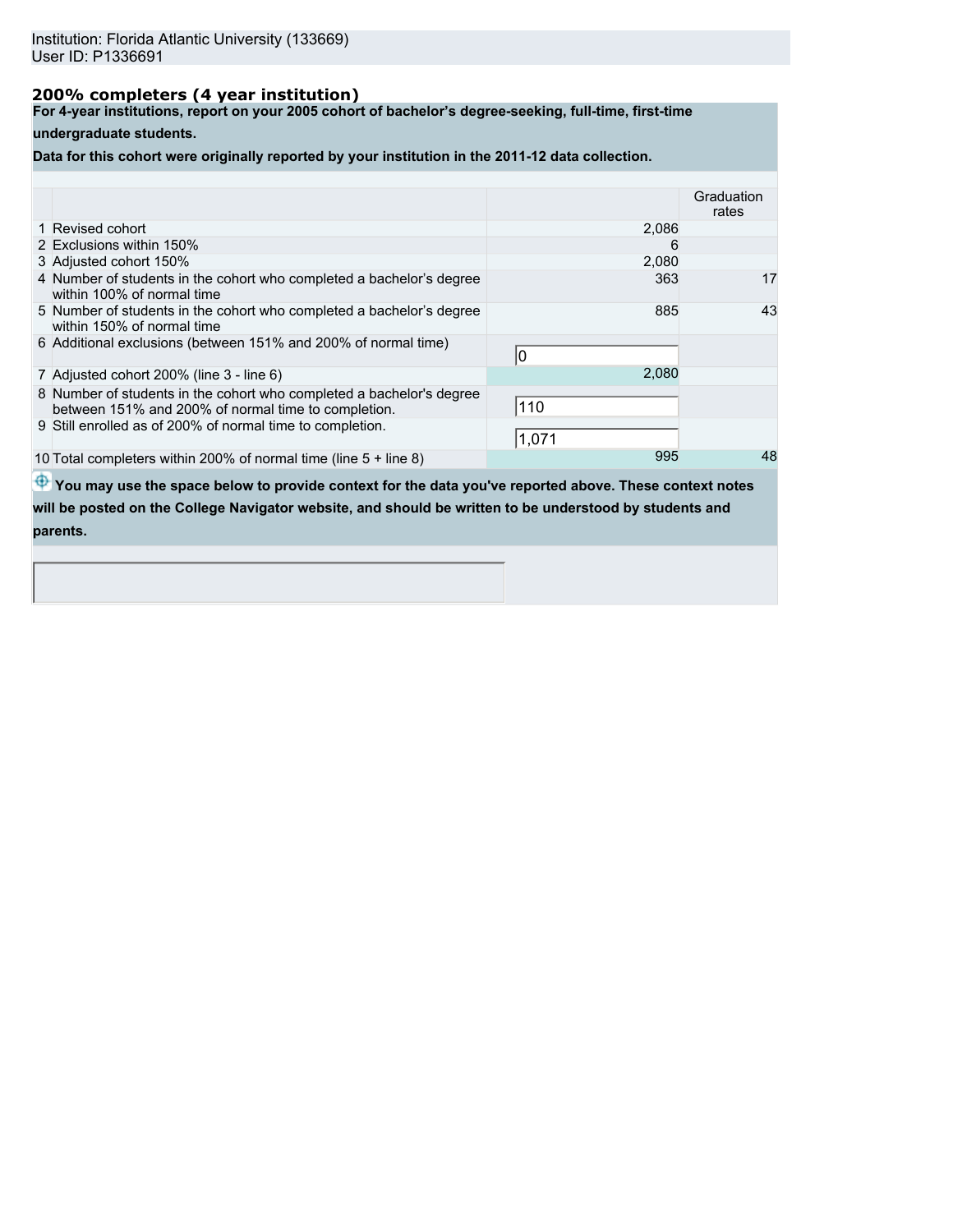## **Summary**

# **2013 IPEDS Graduation Rate 200% Component Data Summary**

IPEDS collects important information regarding your institution. All data reported in IPEDS survey components become available in the IPEDS Data Center and appear as aggregated data in various Department of Education reports. Additionally, some of the reported data appears specifically for your institution through the College Navigator website and is included in your institution's Data Feedback Report (DFR). The purpose of this summary is to provide you an opportunity to view some of the data that, when accepted through the IPEDS quality control process, will appear on the College Navigator website and/or your DFR. College Navigator is updated approximately three months after the data collection period closes and Data Feedback Reports will be available through the [Data Center](http://nces.ed.gov/ipeds/datacenter/) and sent to your institution's CEO in November 2014.

Please review your data for accuracy. If you have questions about the data displayed below after reviewing the data reported on the survey screens, please contact the IPEDS Help Desk at: 1-877-225-2568 or ipedshelp@rti.org.

| <b>Bachelor's degree graduation rates</b><br>within 4 years, 6 years, and 8 years - Cohort year 2005 |     |  |
|------------------------------------------------------------------------------------------------------|-----|--|
| 4-year graduation rate                                                                               | 17% |  |
| 6-year graduation rate                                                                               | 43% |  |
| 8-year graduation rate                                                                               | 48% |  |